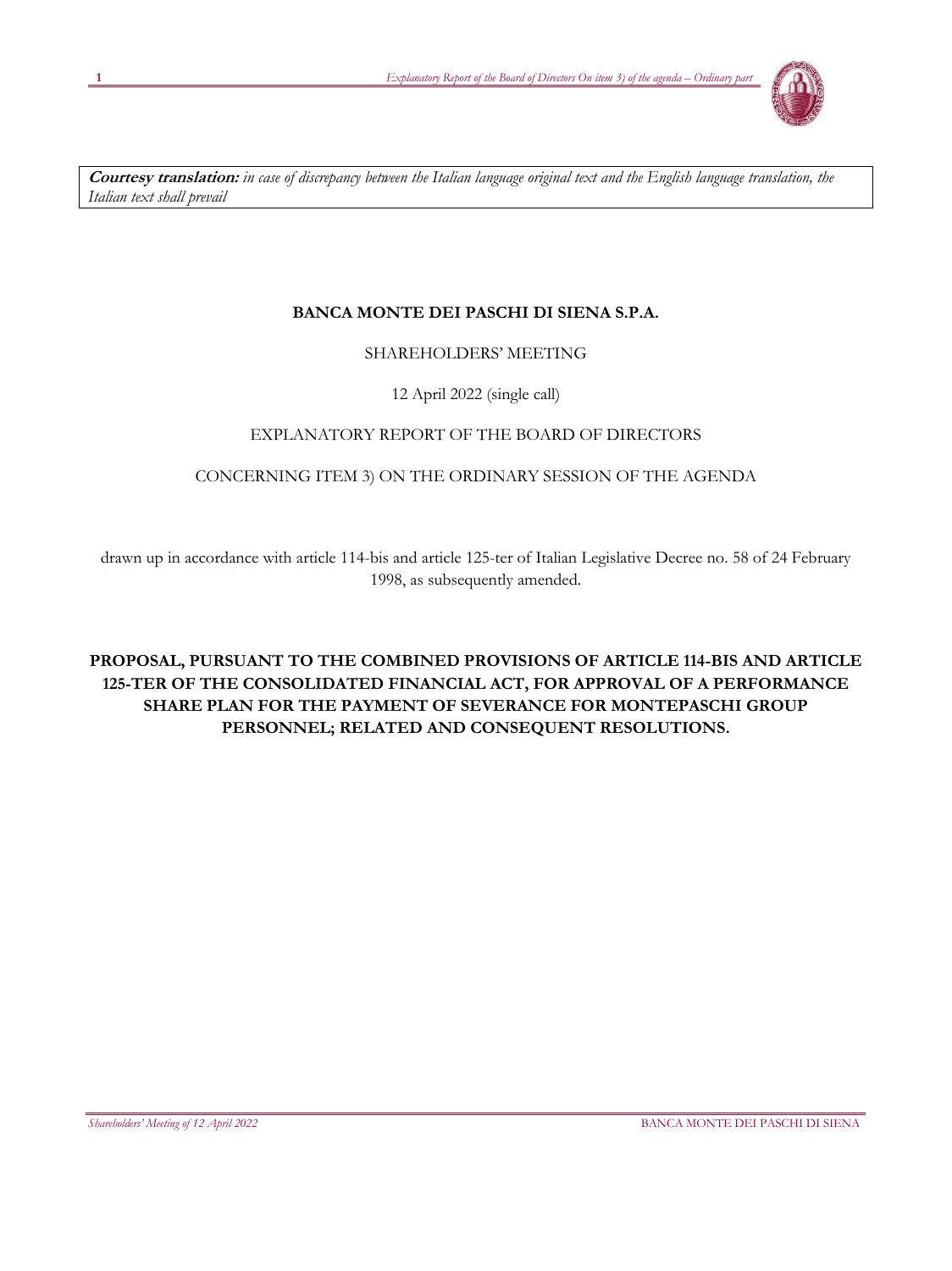

# **REPORT BY THE BOARD OF DIRECTORS IN ACCORDANCE WITH ARTICLE 114-BIS AND ARTICLE 125-TEROF ITALIAN LEGISLATIVE DECREE NO. 58 OF 24 FEBRUARY 1998 AS SUBSEQUENTLY AMENDED**

Dear Shareholders,

You have been called to the Shareholders' Meeting to resolve on the following topic, put on the agenda as **item 3)**:

**Proposal, pursuant to the combined provisions of article 114-bis and article 125-ter of the Consolidated Financial Act, for approval of a performance share plan for the payment of Severance for Montepaschi Group personnel; related and consequent resolutions.** 

## **Premise<sup>1</sup>**

In accordance with the relevant applicable regulations and the supervisory guidelines and consistent with the specific supervisory provisions on remuneration and bonus policies and practices issued by the Bank of Italy<sup>2</sup> ("Supervisory **Provisions**"), the Group's Remuneration Policies - as shown in the "Report on remuneration policy and on amounts paid" pursuant to article 123-ter of the Consolidated Financial Act ("**2022 Remuneration Policies**"), - submitted to the necessary prior approval of this Shareholders' Meeting of Banca Monte dei Paschi di Siena S.p.A. ("**Bank**" or "**BMPS**"), provide that a portion of the variable remuneration of "Identified Staff" (i.e. employees whose activities have an impact on the risk profile of the Bank or Banking Group, hereinafter "**Identified Staff**") shall be paid in financial instruments, and, more specifically, shares or related instruments<sup>3</sup>.

The notion of variable remuneration, as defined in the current Supervisory Provisions, also includes any amounts paid to the Identified Staff as an incentive for early termination of employment or early termination of office (so-called Severance)<sup>4</sup>.

<sup>&</sup>lt;sup>1</sup> The content of this Report takes into account the Definitions contained in the Information Document drawn up pursuant to article 84-bis of the Issuers' Regulation.

<sup>2</sup> See Bank of Italy Circular no. 285 of 17 December 2013 as subsequently amended and supplemented, Part One - Title IV - Chapter 2 - Section III.

<sup>3</sup> See 2022 Remuneration Report.

<sup>4</sup> The term Severance means the amount acknowledged within the framework of early termination of employment agreements (for the portion exceeding the cost of the notice period and excluding the amount envisaged by law) or early termination of office, to be partly paid in the form of financial instruments in accordance with the Supervisory Provisions and the Remuneration Policies (including therein the remuneration of any non-compete clauses, for the amount exceeding one year's fixed remuneration of the Beneficiary.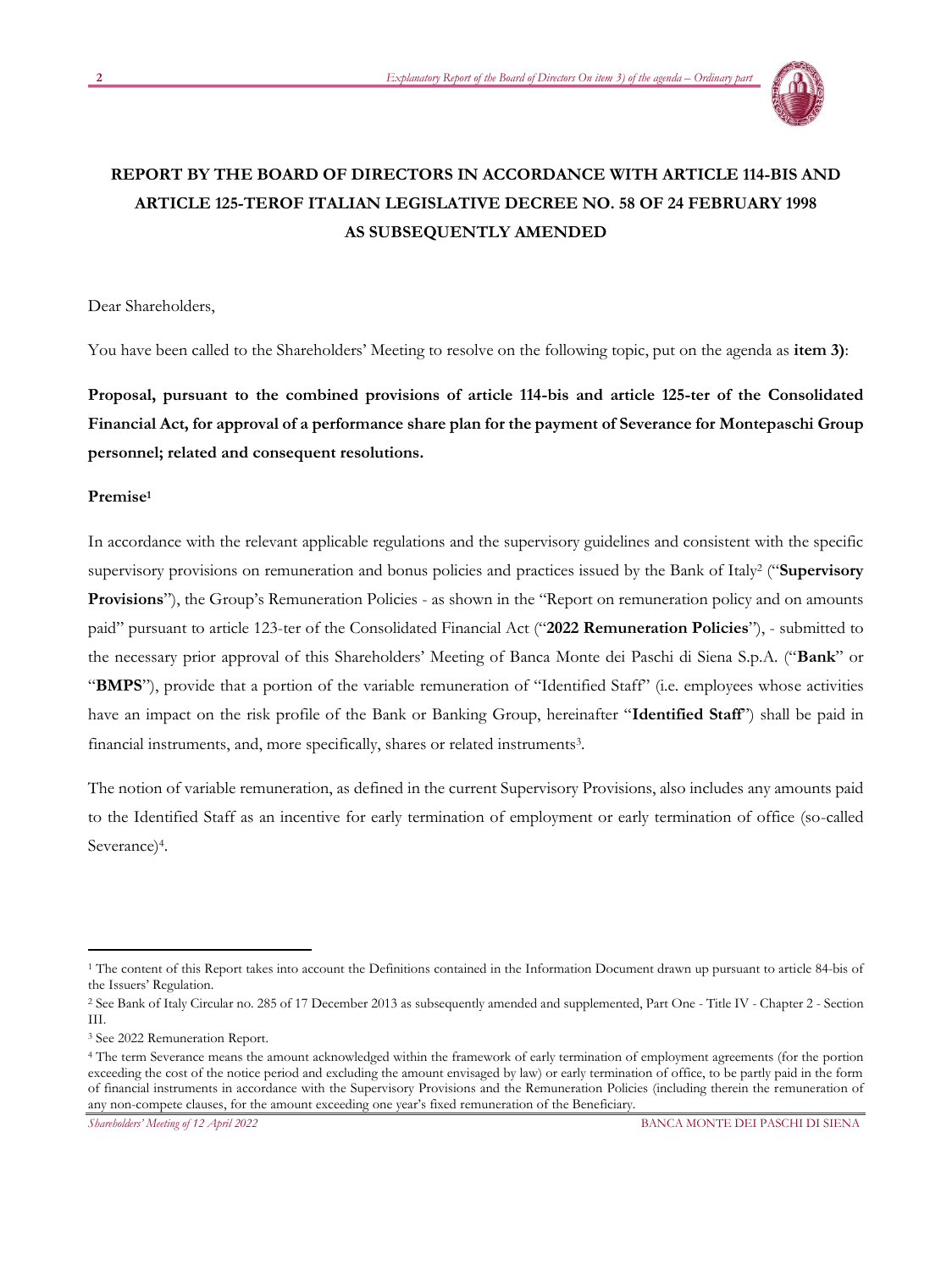

Given the theoretical possibility that this requirement could occur, the Bank must define the type of financial instruments and the relative amounts to be allocated to such possible future commitments by drawing up a specific plan (the "**Plan**") to be submitted to the Ordinary Shareholders' Meeting in accordance with the provisions of article 114-bis of the Consolidated Financial Act and article 13 of the By-Laws.

The proposal of the Plan illustrated in this Report was approved by the Bank's Board of Directors on 2 March 2022, with the favourable opinion of the Remuneration Committee, Risk and Sustainability Committee and Board of Statutory Auditors (the latter also pursuant to article 2389 paragraph 3 of the Italian Civil Code).

It should be noted that the proposed Plan is based on the allocation of synthetic financial instruments ("**Performance Shares**"), which will be converted into money based on the market value of the Bank's ordinary shares, according to the dates established in the specific agreements for the payment of the Severance due in financial instruments to the Identified Staff, and does not foresee the use of Bank's own share which, as announced in a press release dated 5 October 2021, were entirely sold, in execution of the resolution passed by the Bank's Shareholders' Meeting of 18 May 2020.

Furthermore, said synthetic instruments are considered suitable to achieve the same objectives and meet the requirements of the relevant legislation, including that of paying a variable remuneration aligned to the results and risks of the Bank and the Group to which it belongs, by using instruments (including alternatives to own shares) having the same effect - in terms of loss absorption - as shares or equivalent equity investments, also considering the cost and the level of capital and liquidity needed to cover the activities undertaken and structured so as to avoid generating incentives with conflicts of interest of the company in the long term.

The characteristics of the Plan are in line with the provisions of the applicable remuneration laws, more specifically the Supervisory Provisions, as better described below and which will be described in further detail in the information document that will be made available to the public, pursuant to and in accordance with article 84-bis of the Consob regulation adopted with resolution no. 11971 of 14 May 1999, as subsequently amended (the "**Issuers' Regulation**"), along with this Explanatory report.

#### **1. Beneficiaries of the Plan**

The potential beneficiaries of the Plan are the Directors and personnel included within the scope of Identified Staff of the Group, (identified annually by the delegated bodies based on the criteria established by the relevant regulations in force at the time) and who, only in the case of completion - during the period of validity of the Plan - of an agreement for early termination of the employment relationship or early termination of the office, may receive Severance to be paid, in accordance with the applicable legislation, partly in financial instruments. To date (and unless changes occur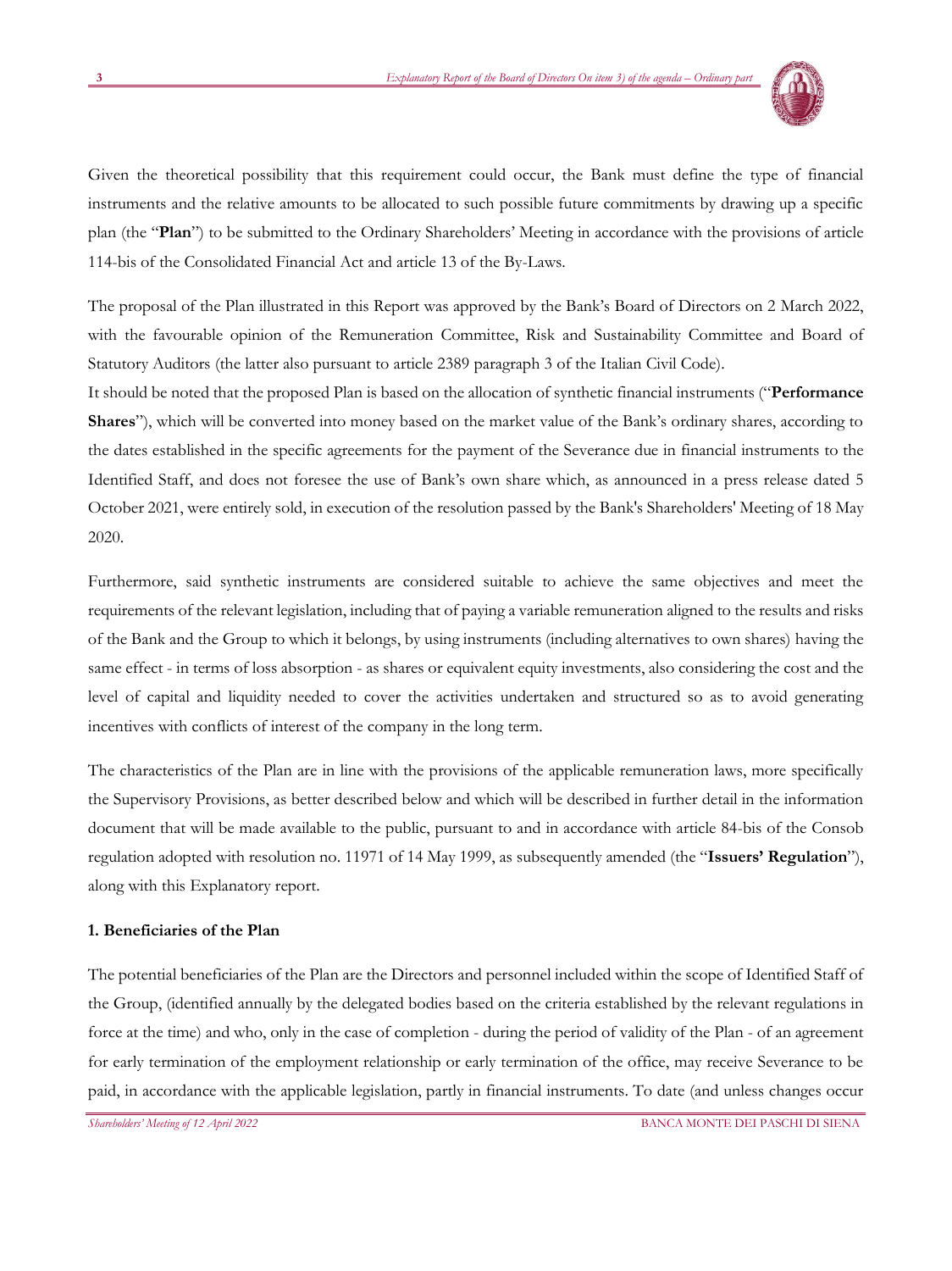

in the period of validity of the same) the above-cited potential beneficiaries include, among others, the Chief Executive Officer and General Manager of the Bank, the Chief Executive Officer of the subsidiary Consorzio Operativo Gruppo Montepaschi S.c.p.a. and the Group's "Key Executives", identified, in accordance with regulations in force<sup>5</sup>, as the Division managers of the Bank and other managers reporting directly to the Chief Executive Officer and to the Board of Directors.

## **2. Reasons behind the adoption of the Plan**

The Plan aims to enable the Bank and its subsidiaries to comply with the provisions of the Supervisory Provisions, where they dictate that any Severance should be paid out in part<sup>6</sup> through financial instruments, in this case, Performance Shares, to be converted on the dates agreed into a monetary amount aligned to the performance of the Bank's shares.

Specifically, therefore, the Plan permits alignment with the provisions of the regulations on the disbursement of any amounts determined upon mutual agreement for early termination of the employment relationship or early termination of office.

At the same time, it aligns the interests of management with the interests of the Shareholders to create medium-term value.

## **3. Governance of the Plan**

Under the Plan, the Board of Directors is granted all the powers necessary to implement it, including, purely by way of an example, that of approving, within the framework of the 2022 Remuneration Policies approved by the Shareholders' Meeting, proposals regarding:

- the Plan Regulations and any updates;
- assignment of Performance Shares to the beneficiaries of the Plan.

To the extent permitted by the regulations, in force at the time, the Board of Directors may delegate its powers to the CEO or other Director(s), with the support of the Chief Human Capital Officer Division, and/or confer specific powers to perform any activity related to the management of the Plan.

<sup>5</sup> Meaning those individuals with Senior Management responsibilities, who have regular access to inside information and can make management decisions that may impact the Bank's evolution and future prospects.

<sup>6</sup> See previous notes 2 and 3.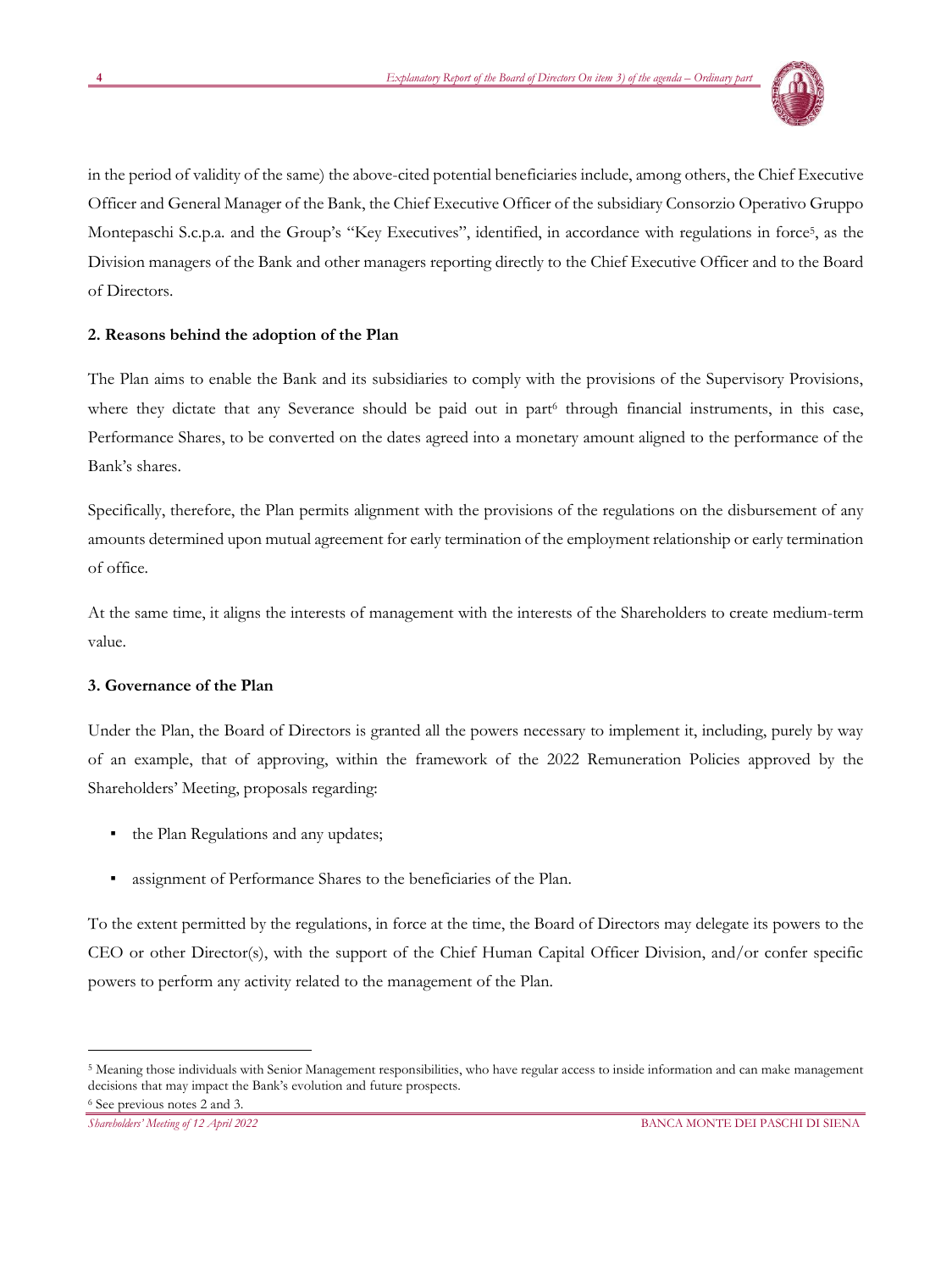

#### **4. Allocation procedures**

The Plan provides for the allocation of Performance Shares, which may be converted into cash based on the market value trend of the Bank's shares, to be granted to the Beneficiary, according to the times and procedures defined in the Plan Regulations within the framework of the 2022 Remuneration Policies approved by the Shareholders' Meeting, as mutually agreed for the early termination of the employment relationship (for the portion exceeding the cost of the notice period, excluding the amount envisaged by law) or upon early termination of the office of Director.

With reference to the criteria and restrictions regarding use of Performance Shares when the Severance package applies, the Plan provides that the remuneration given must be agreed in accordance with the criteria established by the Shareholders' Meeting in the 2022 Remuneration Policies, also including the so-called malus conditions.

As set forth in the Supervisory Provisions and in the 2022 Remuneration Policies, the Bank and its subsidiaries therefore reserve the right to activate *claw back* mechanisms in the cases envisaged by the 2022 Remuneration Policies and by any exit agreements, and *ex post* correction mechanisms, intended, among other things, to reflect corporate performance levels once the risks actually taken have been accounted for, and to take into consideration individual behaviours, as well as the Bank's equity and liquidity levels.

#### **5. Characteristics of the assigned instruments**

As noted, the Plan only provides for allocation of Performance Shares, which may be converted into cash based on the market value trend of the Bank's shares, assigned to the Beneficiary. No credit instruments will therefore be given.

Note that the reference date to calculate the number of said synthetic instruments to assign to each Beneficiary determined based on the arithmetic mean of prices recorded in the last month according to the TUIR - will be that of subscription (the so-called "protected date") of the Severance agreements or the date specified in the associated Individual Communications.

#### **6. Funding**

The maximum value of the variable remuneration to pay in the form of Performance Shares to which the Plan refers is equal to **Euro 5 mln**. This provision has been included in the financial plans approved by the Bank and communicated to the market.

#### **7. Changes and amendments to the Plan**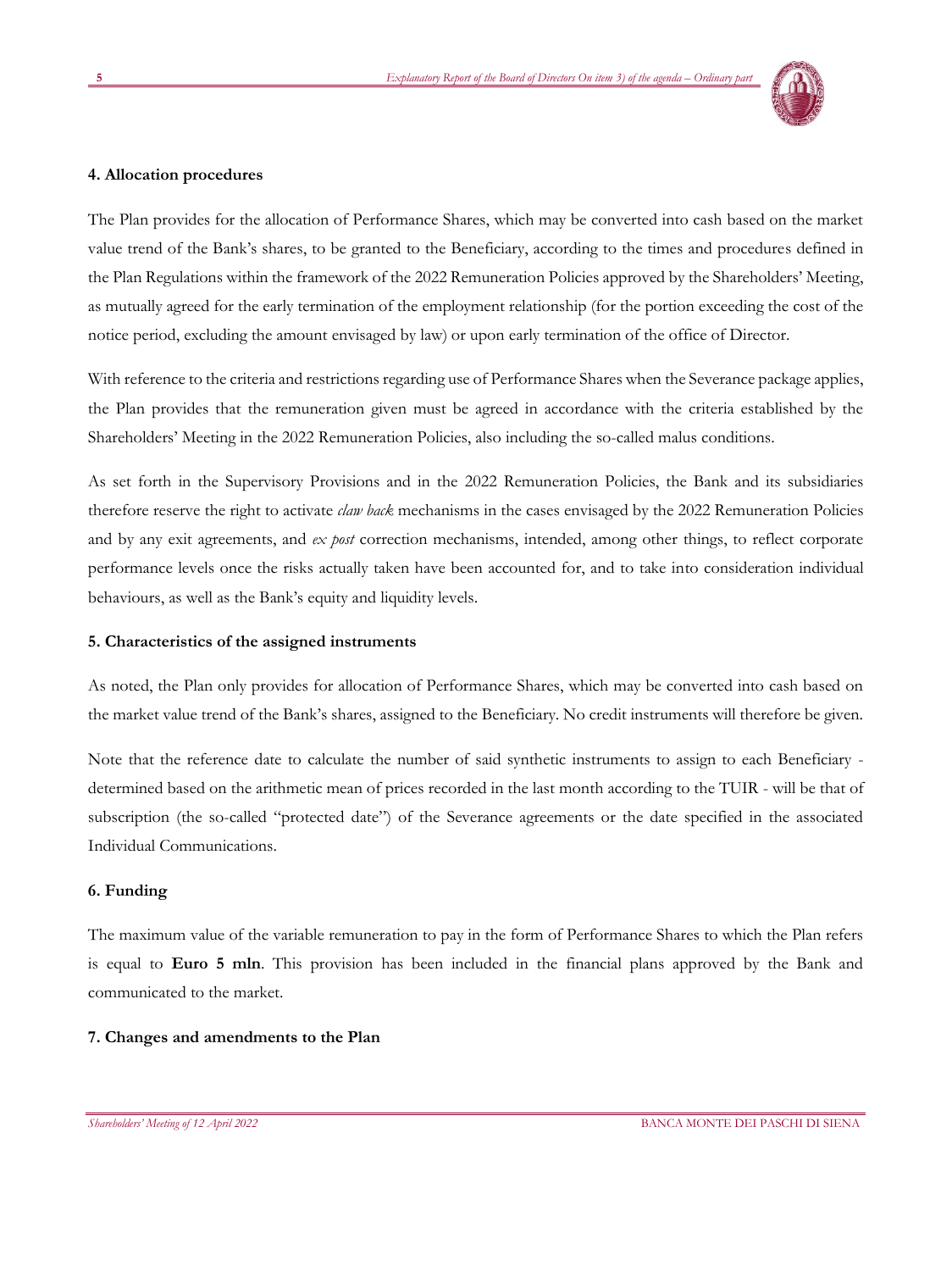

No specific procedures are envisaged for any changes to the Plan, apart from those related to the functions exercised by the corporate bodies.

In the case of extraordinary events (such as extraordinary transactions on the Bank's capital, legislative or regulatory amendments, guidelines by the regulatory entities and/or supervisory authorities or other events that could impact the shares or the Plan), the Board of Directors shall make, independently and without further approval from the Bank's Shareholders' Meeting, any changes and additions to the Plan as deemed necessary or appropriate to maintain the substantial and financial contents of the Plan unchanged, to the extent permitted by the legislation and provisions applicable at the time.

#### **8. Accounting and tax aspects**

The accounting standards provide that allocation of Performance Shares related to the variable remuneration of the personnel will be accounted for on the income statement as a cost in function of the services provided in the reference period (service condition). The cost is equal to the value of the payment at the time of allocation, adjusted for the probabilistic elements related to the Plan (actuarial parameters, etc.). In the event of complete implementation of the Plan, the cost of the variable remuneration in Performance Shares, as noted above, is equal to a maximum amount of **Euro 5 mln**. This cost does not take account of the share volatility during the holding period*<sup>7</sup>* , and must be allocated over the entire vesting period*<sup>8</sup>* that is expected to close upon activation of the Plan, once the necessary conditions have been met (it being understood that payment of the deferred amounts will be subject to the conditions provided for, inter alia, under paragraph 4 above). The Performance Shares will be subject to taxation and social security contributions in accordance with prevailing law in the country of tax residence of each Beneficiary.

This funding is included in the financial plans approved by the bank and communicated to the market. The annual cost for the entire group related to the hedging, regarding the underlying stock financial risk, estimated, according to the current market conditions, in 6.5% of the corresponding Performance Shares (amount not necessarily representative of any future cost to be incurred) could be added to the above-mentioned nominal amount.

The approval of the possible hedging plan would take place, in any case, without the acquisition of MPS shares, and would be submitted to the Board of Directors in the event of an effective use of the Performance Shares and when all the information regarding each severance plan is available.

<sup>7</sup> Period for which the financial instruments are held.

<sup>8</sup> Vesting period, namely the period within which all of the vesting conditions must be met (service conditions or conditions of reaching results) specified in the related share-based payment agreement.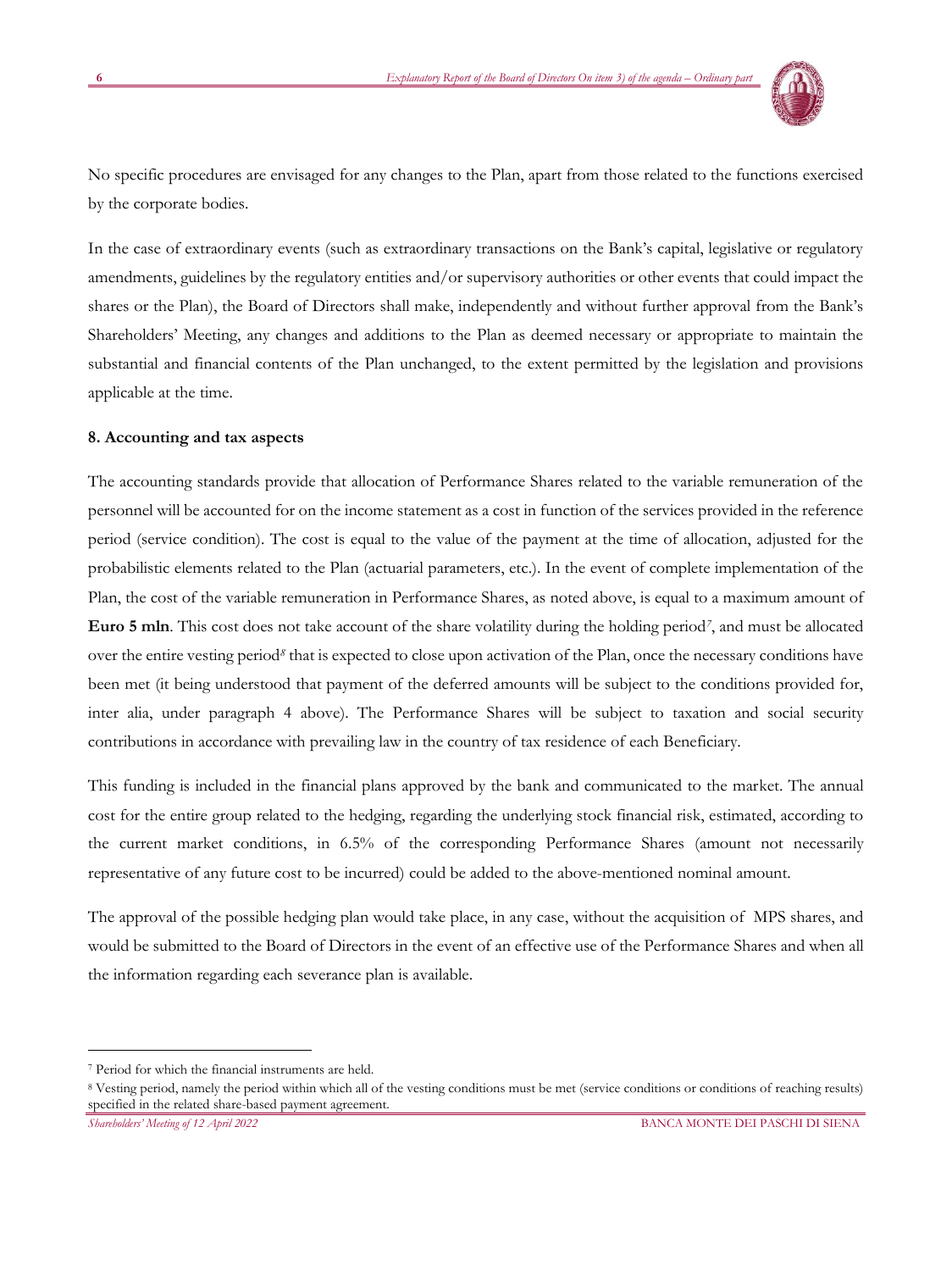

### **9. Other information**

The Plan does not receive any support from the Special Fund for the promotion of employees' profit sharing, referred to in article 4, paragraph 112 of Law no. 350 of 24 December 2003.

\*\*\*\*\*

Dear Shareholders,

We invite you to approve this proposal on the **point 3)** of the agenda, and make the following resolution:

*"The Ordinary Shareholders' Meeting of Banca Monte dei Paschi di Siena S.p.A., having heard the motion by the Board of Directors,*

# RESOLVES

- 1. to authorize the Plan for the use of Performance Shares for the payment, in 2022, of any Severance amounts to "Identified Staff" of the Montepaschi Group, who are beneficiaries of the Plan, in accordance with current legislation, in the event that, based on a mutual agreement for the early termination of employment or termination of office, amounts have been agreed and a portion of the same is to be allocated, in accordance with current legislation, in the form of financial instruments, under the terms and procedures described above, as well as contained in the information document provided to Shareholders pursuant to article 84-bis of the Issuers' Regulation;
- 2. to vest the Board of Directors, Chairperson of the Board of Directors and the CEO, separately from each other, with express authority to sub-delegate, all the broadest powers required or useful:
	- a. to implement this resolution and provide information to the market, prepare and/or finalise and sign any document necessary or useful to implement the aforementioned Plan, and adopt any further measure that is necessary, or simply useful, for the implementation of the resolution, also with reference to Identified Staff of the Group companies, providing them with indications in this regard so that they can adopt the necessary and appropriate decisions in order to fully implement this resolution, as well as carrying out any regulatory activity, also at the request of the supervisory authorities;
	- b. to make any change and/or addition to this resolution and to the aforementioned documents that constitute an integral part hereof (without altering their substance), as necessary or appropriate to